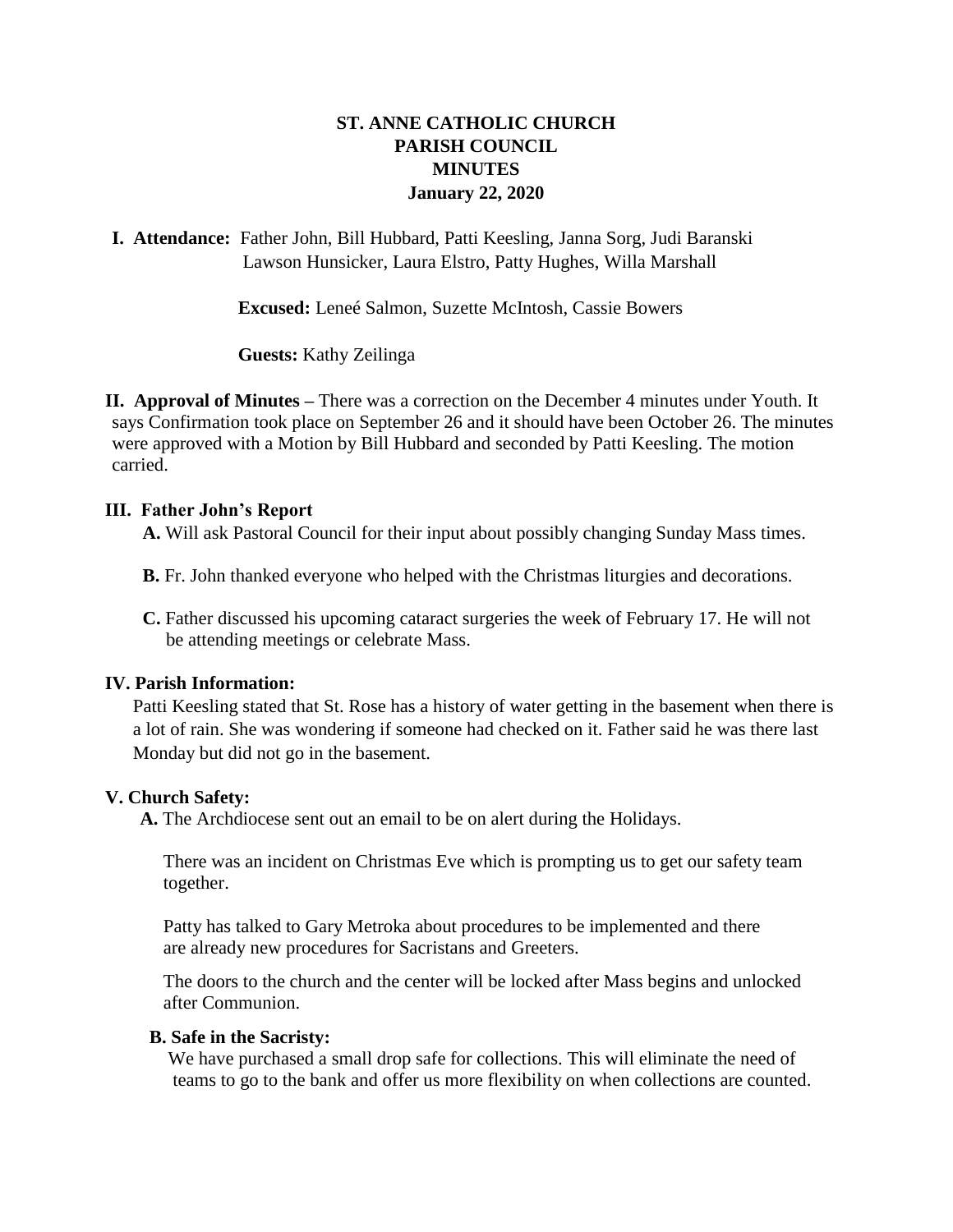#### **VI. Committees**

#### **A. Cemetery:**

There were 4 burials last month.

## **B. Faith Formation:**

- $\triangleright$  The next meeting is February 12.
- $\triangleright$  Would like to implement Adult Formation during RE. Adults would gather to grow in faith and support each other. Adults that are not parents are welcome also. TBD when it happens at St. Anne; the program has already started at St. Elizabeth.

### **C. Maintenance**:

- $\triangleright$  Light bulbs have been replaced.
- $\triangleright$  Father would like a light installed on his side porch.
- $\triangleright$  The new safe will be installed in church before this weekend.

### **D. Finance/Stewardship**:

 $\triangleright$  The UCA goal is \$25,378 and to date we have \$11,060 collected, which is 44% of our goal and 20% parish participation.

## **E. Parish Life/Social Concerns:**

- $\triangleright$  The Shell funeral dinner is tomorrow, January 23, for 40 people.
- $\triangleright$  One sympathy card and one birthday card have been sent.

# **F. Spiritual Life:**

- $\triangleright$  The Christmas decorations were nice and simple.
- $\triangleright$  The rest of the decorations will be taken down next week.
- $\triangleright$  We will use most of these decorations next year.

# **G. Youth:**

- $\triangleright$  We have 2 fundraisers coming up: Applebee's Dining to Donate, all day on February 25 and Buffalo Wild Wings on March 23 from 5-8 p.m.
- $\triangleright$  There are 3 youth events planned.
	- 1. STEMfest on February 1, at Bankers Life then tickets to the evening Pacers game with 4 people signed up.
	- 2. Snow Tubing at Valley's Edge on February 16, at 11:30 a.m.; will depend on the weather.
	- 3. Dive Deep beginning January 26, and every last Sunday of the month afterward. Meeting with high school children at the Dairy in Hagerstown from  $1-3$  p.m.

# **H. Pastoral Council:**

 $\triangleright$  Meeting February 6, at St. Elizabeth at 6:00 p.m.